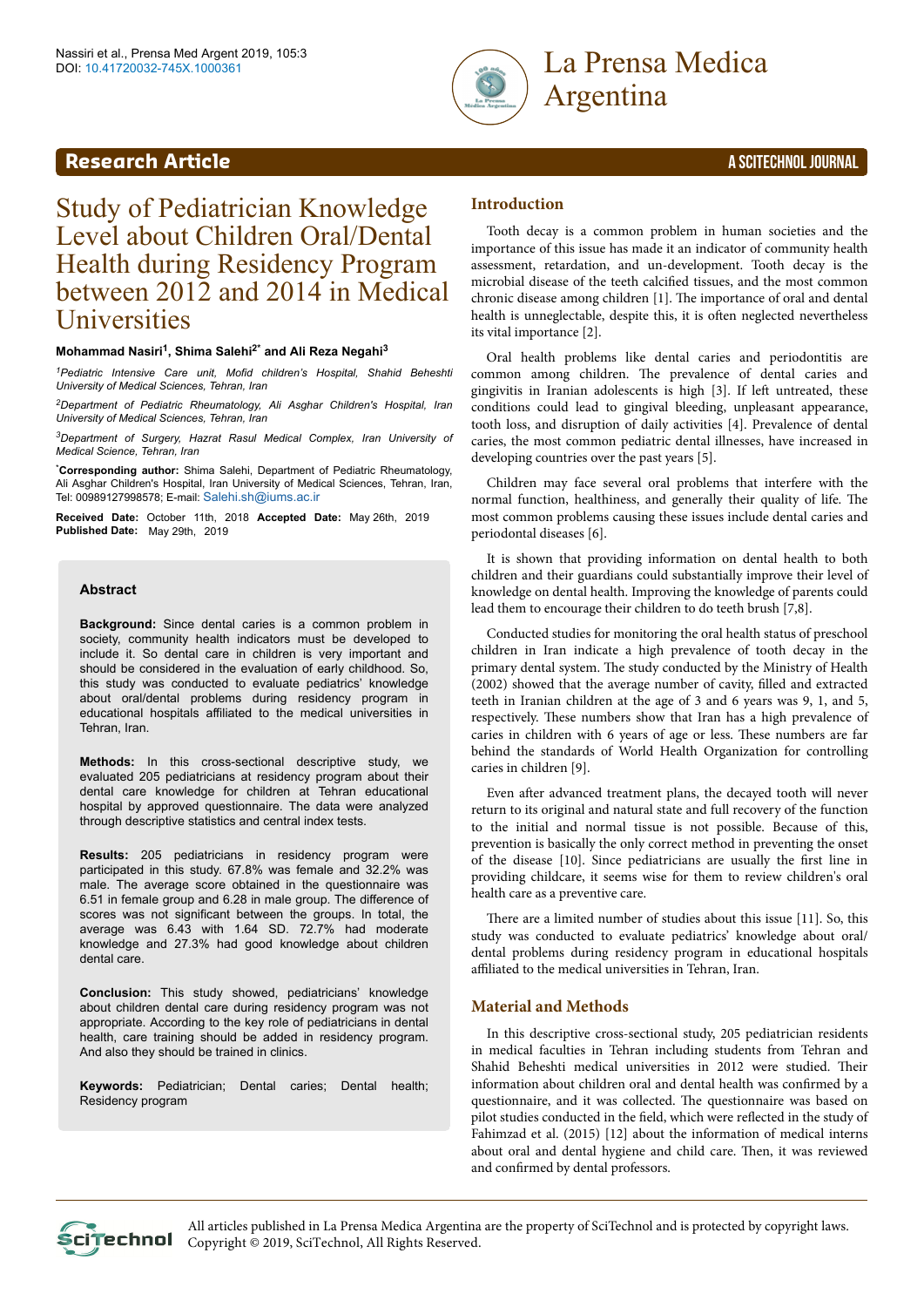#### doi: 10.41720032-745X.1000361

After validation of the questionnaire, 220 residents in Tehran were randomly selected to collect the information. After removing incomplete questionnaires, 205 questionnaires were statistically analyzed. The questionnaire included 3 demographic and 15 information assessment questions. Therefore, in addition to the demographic variables, residents working experience was also assessed through the questionnaire. Each individual could receive a score between zero and fifteen out of four-item questions. In addition, the level of information was evaluated according to the score of the questionnaire, which was weak for scores 0 to 5, moderate from 6 to 10, and good from 11 to 15, and was considered in the study.

## **Data Analysis**

After collecting information and entering the data into the SPSS ver. 18 software, they were analyzed using t-test and chi-square statistical tests.

#### Result

205 residents participated in this study; 139 females and 66 males. The frequency percentages of the females and males were 67.8% and 32.2%, respectively. Нe mean score was 6.51 for the females and 6.28 for the males. There were no significant statistical differences between the two groups (p>0.05).

The mean score for the pediatrics, regardless of gender, was 6.43 (standard deviation [SD]=1.64).

In addition, the minimum score was 1, and the maximum score was 10. The mean age of the pediatricians was 31.65 (SD=2.92). There were no statically significant difference between their age and their knowledge level (p>0.05).

During the study, it was found that no resident had completed any course for oral hygiene.

| <b>False</b>   |               | <b>True</b>    |               | Question       |
|----------------|---------------|----------------|---------------|----------------|
| Frequency<br>% | Frequenc<br>у | Frequency<br>% | Frequenc<br>у |                |
| 41%            | 84            | 59%            | 121           | $\mathbf{1}$   |
| 53.2%          | 109           | 46.8%          | 96            | $\overline{2}$ |
| 52.2%          | 107           | 46.8%          | 96            | 3              |
| 83.9%          | 172           | 14.6%          | 30            | 4              |
| 10.7%          | 22            | 88.8%          | 182           | 5              |
| 61%            | 125           | 37.4%          | 77            | 6              |
| 27.8%          | 57            | 70.70%         | 145           | $\overline{7}$ |
| 49.3%          | 101           | 49.3%          | 102           | 8              |
| 63.9%          | 131           | 33.7%          | 69            | 9              |
| 74.1%          | 152           | 25.4%          | 52            | 10             |
| 64.4%          | 132           | 32.2%          | 66            | 11             |
| 73.7%          | 151           | 25.9%          | 53            | 12             |
| 32.7%          | 67            | 66.8%          | 137           | 13             |
| 58%            | 119           | 41.5%          | 85            | 14             |

|  | 401 |  |
|--|-----|--|

Table 1: Chart of frequency distribution of residents based on answers to the questions.



Figure 1: Frequency of the pediatrics Correct Responses during Residency Program in Each Question of the Questionnaire.

| Knowledge | Frequency | <b>Frequency percentage</b> |
|-----------|-----------|-----------------------------|
| Moderate  | 149       | 72.7 %                      |
| Weak      | 56        | 27.3 %                      |
| Good      | 0         | $0\%$                       |

\*The x-axis stands for the number of questions. There were 15

Table 2: Knowledge of residents based on the score obtained from the questionnaire.

### **Discussion**

questions in each questionnaire

Pediatrician residents will serve as pediatrics specialists sometime in the near future. They could be recognized as the last reference or perhaps the first reference to protect children's health. Since oral and dental diseases start as early as at 6 months of age and they are generally not referred to dentists until the age of three, the diagnosis of oral and dental problems by the pediatricians is very important [13]. Regarding the importance of this issue, we decided to evaluate the knowledge of pediatrics residents about oral health in Tehran. Нe average age of residents in this study was 31.65 years old with a standard deviation of 2.92, which 67.8% of them were females and 32.8% were males. Нe average score from the questionnaire was 6.43 with a standard deviation of 1.64. Gender and duration of residency had no effect on the score obtained by the participants. Furthermore, all participants mentioned that they did not have any course for oral and dental health.

Lewis et al. conducted a study entitled "Role of Pediatrician in Oral and Dentil Health". They stated that the level of oral and dental health education during the residency program was less than necessary, and 37.5% of participants took no education in this area. Нe average education time of other participants was 4.2 hours throughout the whole program [14].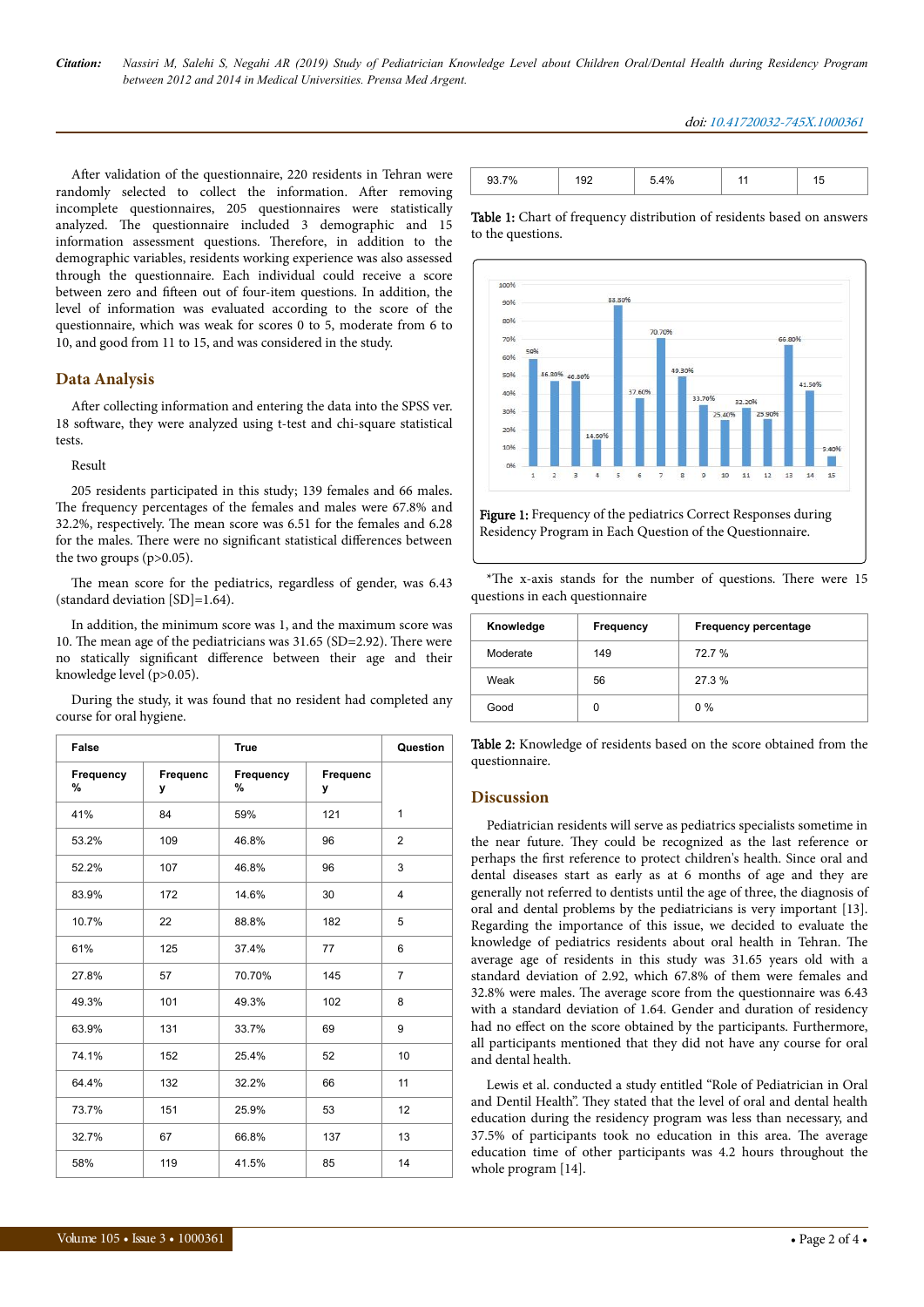Krol investigated the education course of pediatrician for assessing oral and dental health in the United States. He stated that the basic medical information needed by physicians to diagnose oral health problems should be presented to them during their medical education program. Нis matter is not presented by a complete plan during the education program of many medical schools [15]. According to our study, none of the pediatrician residents had any course for oral and dental health. Furthermore, there is no emphasis on issue, which should be a major concern.

Giuseppe et al. (2000) investigated the level of knowledge, attitude, and practice of pediatricians in the prevention of oral and dental diseases in Italy. They found that physicians with higher working hours and more workload had a better attitude for prevention of oral and dental diseases [9].

In addition, Eslami Poor, et al. (2010) investigated the knowledge, attitude, and practice in a group of general practitioners and pediatricians in preventing oral and dental diseases in children in Shiraz. Нe results indicated that physicians with more knowledge, working hours, and workload had a higher attitude. In addition, physicians working in public health centers had a practice in preventing oral and dental diseases [16]. In contrast, there was no relationship between the amount of time spent from the residency and increasing level of knowledge in residents. Therefore, considering the experimental nature of health and diagnostic activities, the results of the two above-mentioned studies are reasonable and predictable. However, considering that oral hygiene is a basic health principle, it should be a priority, so that any pediatrician with any degree of workload and any amount of work experience can diagnose dental problems and refer it to the dentist in case.

Herndon et al. investigated the knowledge of general practitioners and pediatricians about oral and dental health in Florida. They evaluated the results to be relatively low. However, pediatricians generally had better knowledge, and interestingly only 20% of physicians provided their information to parents of children [7].

Battenberg et al. (Belgium) concluded that the level of pediatricians' knowledge about oral and dental health was 71%, which is considered to be proper [8]. Our study results showed that 27.3% of residents had poor knowledge, and 72.7% of residents had moderate knowledge about oral and dental hygiene of children. Obviously, special concern should be raised to increase their level of knowledge.

Fahimzad et al. (2015) investigated the oral and dental health knowledge of 391 interns from medical faculties in Tehran. In their study, the average age of participants was 25.18 years with a standard deviation of 1.25 years. 44.2% of the participants were males and the rest were females. Нe average score of knowledge level in interns was 4.87 with a standard deviation of 1.73. In addition, age, gender, and duration of internship did not affect the level of knowledge of interns [12].

### **Conclusion**

This study showed, pediatricians' knowledge about children dental care during residency program was not appropriate. According to the key role of pediatriciansin dental health, care training should be added in residency program. And also they should be trained in clinics.

# **Acknowledgment**

Our special thanks to Dr. Mohammad-Hussein Khoshnevisan PhD, DMD, DPHDent, DrPH, assistant professor and head of the department of community oral health and director of the Preventive Dentistry Research Centre, at Shahid Beheshti university of medical sciences, Tehran, Iran, for his expert opinions.

### **References**

- Kutsch VK (2014) Dental caries: an updated medical model of [risk assessment. J Prosthet Dent 111: 280-285.](https://www.sciencedirect.com/science/article/pii/S0022391313002692)
- 2. Alshehri FA (2018) Нe [use of mouthwash containing essential](https://www.sciencedirect.com/science/article/pii/S1013905217301025) [oils \(LISTERINER\) to improve oral health: A systematic review.](https://www.sciencedirect.com/science/article/pii/S1013905217301025) [Saudi Dent J 30: 2-6.](https://www.sciencedirect.com/science/article/pii/S1013905217301025)
- 3. [Hazavehei SM, Shirahmadi S, Taheri M, Noghan N, Rezaei N](http://jech.umsha.ac.ir/article-1-54-en.html) [\(2015\) Promoting oral health in 6-12 year-old students: a](http://jech.umsha.ac.ir/article-1-54-en.html) [systematic review. J Educ Community Health 1: 66-84.](http://jech.umsha.ac.ir/article-1-54-en.html)
- 4. Gift [HC, Atchison KA \(1995\) Oral health, health, and health](https://www.jstor.org/stable/3766698?seq=1)[related quality of life. Medical Care 33: 57-77.](https://www.jstor.org/stable/3766698?seq=1)
- 5. [Çolak H, Dulgergil CT, Dalli M, Hamidi MM \(2013\) Early](http://www.jnsbm.org/article.asp?issn=0976-9668;year=2013;volume=4;issue=1;spage=29;epage=38;aulast=%C7olak) [childhood caries update: A review of causes, diagnoses, and](http://www.jnsbm.org/article.asp?issn=0976-9668;year=2013;volume=4;issue=1;spage=29;epage=38;aulast=%C7olak) [treatments. J Nat Sci Biol Med 4: 29-38.](http://www.jnsbm.org/article.asp?issn=0976-9668;year=2013;volume=4;issue=1;spage=29;epage=38;aulast=%C7olak)
- 6. [Nagarajappa R, Kenchappa M, Ramesh G, Nagarajappa S, Tak M](https://link.springer.com/article/10.1007/BF03262859) [\(2012\) Assessment of periodontal status and treatment needs](https://link.springer.com/article/10.1007/BF03262859) [among 12 and 15 years old school children in Udaipur, India. Eur](https://link.springer.com/article/10.1007/BF03262859) [Arch Paediatr Dent 13: 132-137.](https://link.springer.com/article/10.1007/BF03262859)
- 7. [Herdon JB, Tomar SL, Lossius MN, Catanotto FA \(2010\)](https://www.sciencedirect.com/science/article/pii/S0022347610004725) [Preventive oral health care in early childhood: knowledge,](https://www.sciencedirect.com/science/article/pii/S0022347610004725) confidence, [and practices of pediatricians and family physicians](https://www.sciencedirect.com/science/article/pii/S0022347610004725) in florida. [J Pediatr 157: 1018-1024.](https://www.sciencedirect.com/science/article/pii/S0022347610004725)
- 8. [Bottenberg P, Melckebeke VL, Louckx F, Vandenplas Y \(2008\)](https://onlinelibrary.wiley.com/doi/abs/10.1111/j.1651-2227.2008.00827.x) Knowledge of flemish [paediatricians about children's oral health](https://onlinelibrary.wiley.com/doi/abs/10.1111/j.1651-2227.2008.00827.x)[results of a surney. Acta Paediatr 97: 959-963.](https://onlinelibrary.wiley.com/doi/abs/10.1111/j.1651-2227.2008.00827.x)
- 9. [Giuseppe DG, Nobile CG, Marinelli A, Angelillo IF \(2006\)](https://bmcpublichealth.biomedcentral.com/articles/10.1186/1471-2458-6-176) [Knowledge, attitude and practices of pediatricians regarding the](https://bmcpublichealth.biomedcentral.com/articles/10.1186/1471-2458-6-176) [prevention of oral diseases in Italy. BMC Public Health 6: 176.](https://bmcpublichealth.biomedcentral.com/articles/10.1186/1471-2458-6-176)
- Herrera Serna BY, Lopez Soto OP (2018) 72-month evaluation of an oral health prevention strategy in schoolchildren. Rev Esp Salud Publica
- 11. Mehrdad K (1996) Caries and DMFT in Iran and other countries. Journal of Dental School Shahid Beheshti University of Medical Sciences 22: 130-135.
- 12. [Fahimzad A, Nasiri M, Heydari H,](http://pedinfect.com/en/articles/59850.html) Sarfjoo FS (2015) Study of [medical interns' knowledge level about children's oral health](http://pedinfect.com/en/articles/59850.html) [between 2011 and 2012 in medical universities in Tehran, Iran.](http://pedinfect.com/en/articles/59850.html) [Arch Pediatr Infect Dis 3: 210-238.](http://pedinfect.com/en/articles/59850.html)
- 13. [Shahanjarini KA, Makvandi Z, Faradmal J, Bashirian S,](http://nmj.umsha.ac.ir/browse.php?a_id=1184&sid=1&slc_lang=en) [Hazavehei MM \(2014\) Assessing the tooth decay status of 2-5](http://nmj.umsha.ac.ir/browse.php?a_id=1184&sid=1&slc_lang=en) [years children and the role of their mothers' caring behaviors. Sci](http://nmj.umsha.ac.ir/browse.php?a_id=1184&sid=1&slc_lang=en) [J Hamadan Nurs Midwifery Fac 21: 41-50.](http://nmj.umsha.ac.ir/browse.php?a_id=1184&sid=1&slc_lang=en)
- 14. [Lewis CW, Grossman DC, Domoto PK, Deyo RA \(2000\)](http://pediatrics.aappublications.org/content/106/6/e84.short) Нe role [of the pediatrician in the oral health of children: A national](http://pediatrics.aappublications.org/content/106/6/e84.short) [survey. Pediatrics 106: 84-86.](http://pediatrics.aappublications.org/content/106/6/e84.short)
- 15. [Krol DM \(2004\) Educating pediatricians on children's oral](http://pediatrics.aappublications.org/content/113/5/e487.short) [health: past, present, and future. Pediatrics 113: 487-492.](http://pediatrics.aappublications.org/content/113/5/e487.short)
- 16. Islamipour F, Byrang R (2011) A survey of knowledge, attitude and practice group of general practitioners and pediatricians in